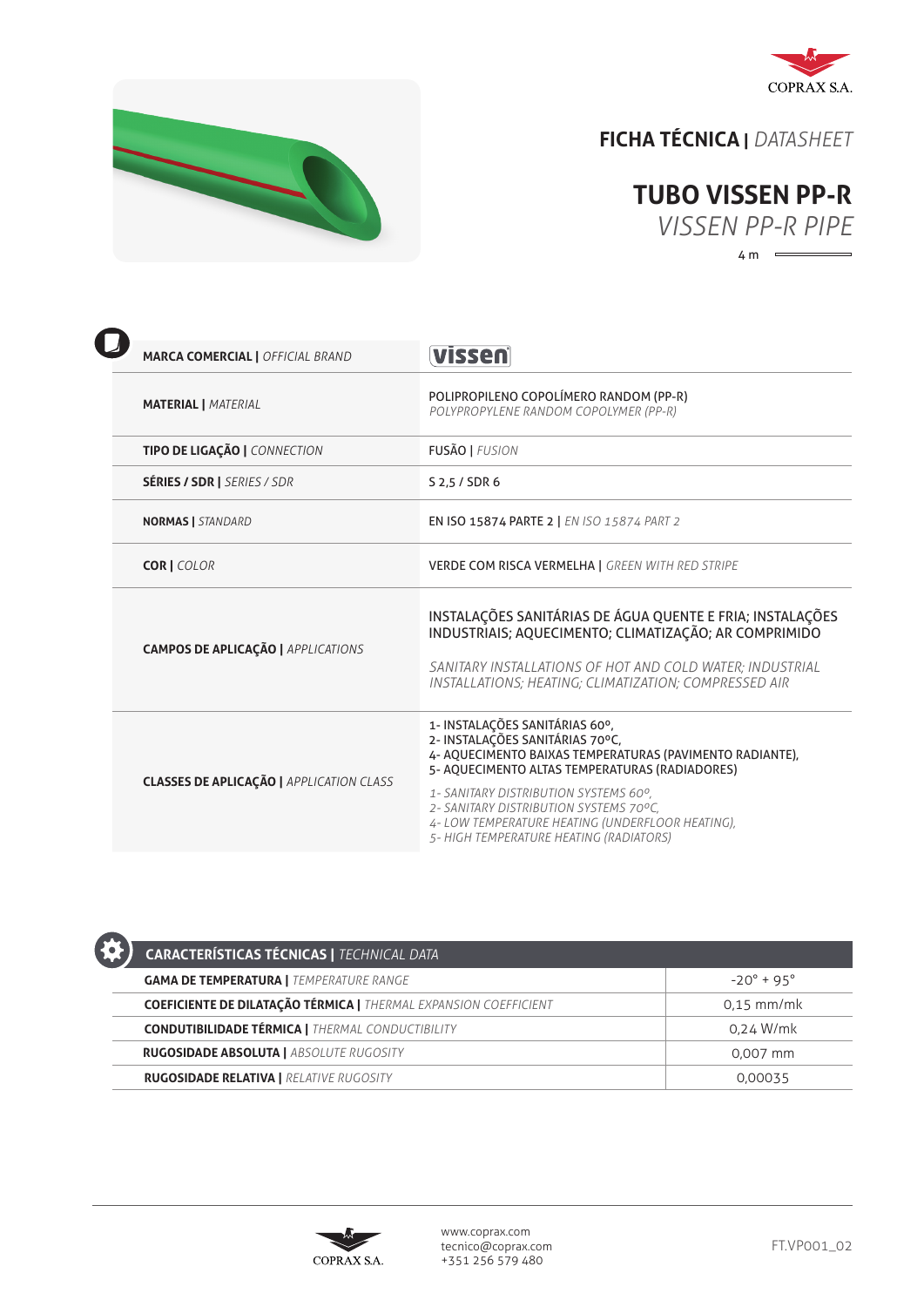

| $\bullet$<br>VISSEN S 2,5 |                                 |                                      |                                |
|---------------------------|---------------------------------|--------------------------------------|--------------------------------|
| <b>DN</b>                 | Ø EXTERIOR   EXTERNAL Ø<br>(mm) | <b>ESPESSURA   THICKNESS</b><br>(mm) | ØINTERIOR   INTERNAL Ø<br>(mm) |
| 20                        | 20                              | 3,4                                  | 13,2                           |
| 25                        | 25                              | 4,2                                  | 16,6                           |
| 32                        | 32                              | 5,4                                  | 21,2                           |
| 40                        | 40                              | 6,7                                  | 26,6                           |
| 50                        | 50                              | 8,3                                  | 33,4                           |
| 63                        | 63                              | 10,5                                 | 42,0                           |
| 75                        | 75                              | 12,5                                 | 50,0                           |
| 90                        | 90                              | 15,0                                 | 60,0                           |
| 110                       | 110                             | 18,3                                 | 73,4                           |

| <b>PRESSÃO DE UTILIZAÇÃO I</b> OPERATION STRESS |  |
|-------------------------------------------------|--|
|                                                 |  |
|                                                 |  |
|                                                 |  |

| 2,5<br><b>ANOS DE UTILIZAÇÃO</b><br><i>YEARS OF OPERATION</i><br>TEMPERATURA (°C)<br>TEMPERATURE (°C)<br><b>PRESSÃO DE UTILIZAÇÃO ADMISSÍVEL (bar)</b><br>ALLOWABLE WORKING PRESSURE (bar) |  |
|--------------------------------------------------------------------------------------------------------------------------------------------------------------------------------------------|--|
|                                                                                                                                                                                            |  |
|                                                                                                                                                                                            |  |
| 10<br>27,3                                                                                                                                                                                 |  |
| 20<br>25<br>26,5                                                                                                                                                                           |  |
| 50<br>25,7                                                                                                                                                                                 |  |
| 10<br>22,8                                                                                                                                                                                 |  |
| 22,1<br>30<br>25                                                                                                                                                                           |  |
| 50<br>21,7                                                                                                                                                                                 |  |
| 10<br>19,6                                                                                                                                                                                 |  |
| 18,8<br>40<br>25                                                                                                                                                                           |  |
| 18,3<br>50                                                                                                                                                                                 |  |
| 16,6<br>10                                                                                                                                                                                 |  |
| 50<br>25<br>15,7                                                                                                                                                                           |  |
| 50<br>15,2                                                                                                                                                                                 |  |
| 10<br>13,8                                                                                                                                                                                 |  |
| 60<br>25<br>13,3                                                                                                                                                                           |  |
| 50<br>12,7                                                                                                                                                                                 |  |
| 10<br>11,7                                                                                                                                                                                 |  |
| 70<br>10,1<br>25                                                                                                                                                                           |  |
| 8,5<br>50                                                                                                                                                                                  |  |
| 8,0<br>10                                                                                                                                                                                  |  |
| 80<br>6,4<br>25                                                                                                                                                                            |  |
| 50<br>5,7                                                                                                                                                                                  |  |
| 5,4<br>10                                                                                                                                                                                  |  |
| 90<br>25<br>5,1                                                                                                                                                                            |  |
| 50<br>4,4                                                                                                                                                                                  |  |



www.coprax.com tecnico@coprax.com +351 256 579 480